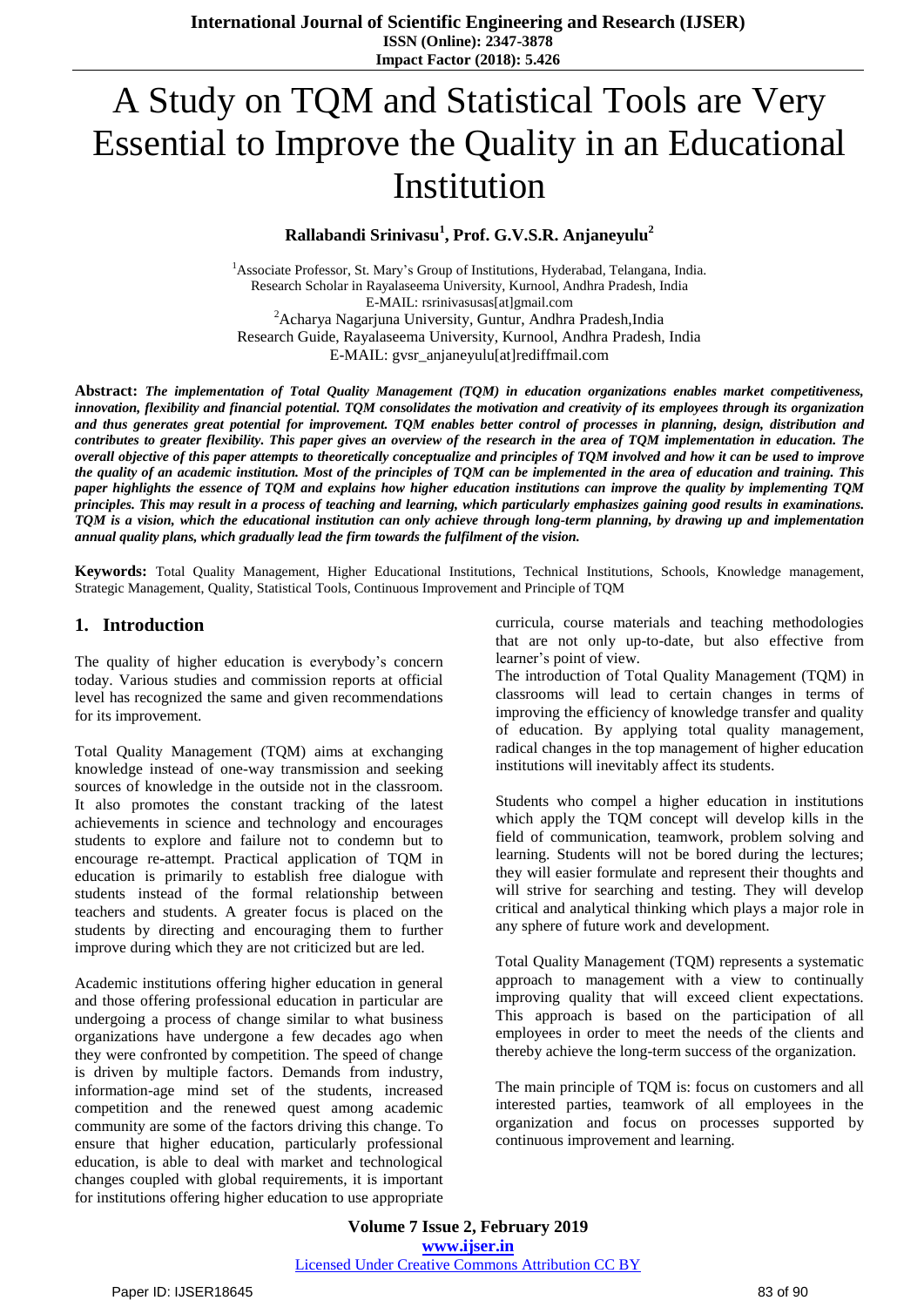It is necessary to establish a quality management system to successfully integrate these institutions into the European educational space.

The application of TQM to educational institutions through measurement, analysis, achieving student satisfaction, continuous improvement and upgrading of the system leads to the excellence of such organizations. Compared to conventional concepts of education, TQM has great advantages in developing the education system and in creating qualified individuals that can respond to the demands of society.

Lack of experts in the business world can be solved by the constant improvement of the education system and this improvement seems to be impossible with a conventional education system that is very closed to the environment. The implementation of the TQM concept and its integration into the education system can be realized through different models and systems.

J.-K. Chen, I.-S. Chen provide a network hierarchical feedback system (NHFS) based on TQM and innovations in order to increase the operational performance of the university by introducing TQM and the university is thus competing for competitiveness and survival in the market. M. Militaru, G. Ungureanu, A. Ş. C .Creţu argue that when TQM is applied to education, it is necessary to consider not only the content but also the system, environment, style and processes that are necessary to emphasize. There is a wide variability of content and it differs from institution to institution, from country to country and therefore it is important that education management theory aligns with current system and social trends. Using TQM opens up new horizons in higher education in order to make transfer and dissemination to the industrial context.

TQM can be defined as a management system that consists of three units, which means a network of dependent units with a joint goal. The three units are the core values, technique and tools (Hellsten, H., Klefsjo, B., 2000), like in follow figure:



Figure 1-TQM seen as a continuously evolving management sytem consisting of value, techiques, and tools.(After Hellsten,H., Klefsjo,B., 2000)

#### **2. Total Quality Management in Education**

The globalization of education, student's migration from one country to another are causes for concerns to

educationists. The use of new teaching and learning methodologies, changing patterns of education delivery, course content, the concept of quality has become an essential component of the educational process for its success. Continuous improvement and self evaluation among stake holders such as top management, students, faculty etc is required and development and encouragement of leadership among the stake holders in the organization should be made as an ongoing process as well as a system. Synergistic relationship among faculty: students, Industry: Faculty and students: Industries to ensure the strategic quality among various combinations are required.

The main goal of TQM is to create within the organization a climate in which all the resources are used creatively and efficiently and which gives the staff confidence in management.

Some features of total quality management are considered to be essential (Vinni, R., 2011): change, customer orientation, communication, continuous improvement, corrective measures, cost of poor quality, the organizational structure of network type in the process or case management, imagination, creativity, IT, organizational culture, team, orientation towards the future.

Introducing base principles of TQM in a university depends on the existence of an adequate quality culture of the entire staff. The institutional culture from the universities affects the application procedures in the context of quality strategies, although it does not appear directly but through its consequences. The culture integrates values, beliefs and behaviour norms that have proved to be benefit for the university in its past and confer personality, fame and at the same time shape to the student life. That shape is the pleasure to learn. For example the well-known Oxford, Cambridge and Harvard universities have become famous not only through its academic results but also through its institutional culture. This shape matters a lot when appreciating those who have studied and have graduated from those universities.

The culture from a university represents its genetic environment, its unwritten but mandatory regulation. It is conservative through its nature and will oppose any innovation or major changes of management. And still, due to the major changes of our society even Harvard University is submitted to a continuous adaptation process which is done through a managerial system and through an adequate quality policy. Here where excellence in quality has represented and still represents the essence of university life. The re-establishment of a normal balance between the management of quality and institutional culture is done through:

- The implementation of new ways of thinking;
- The implementation of strategic management;
- The implementation of quality management.

The new thinking models must be focused on dynamics intelligence and creativity. The development of new

**Volume 7 Issue 2, February 2019 www.ijser.in** Licensed Under Creative Commons Attribution CC BY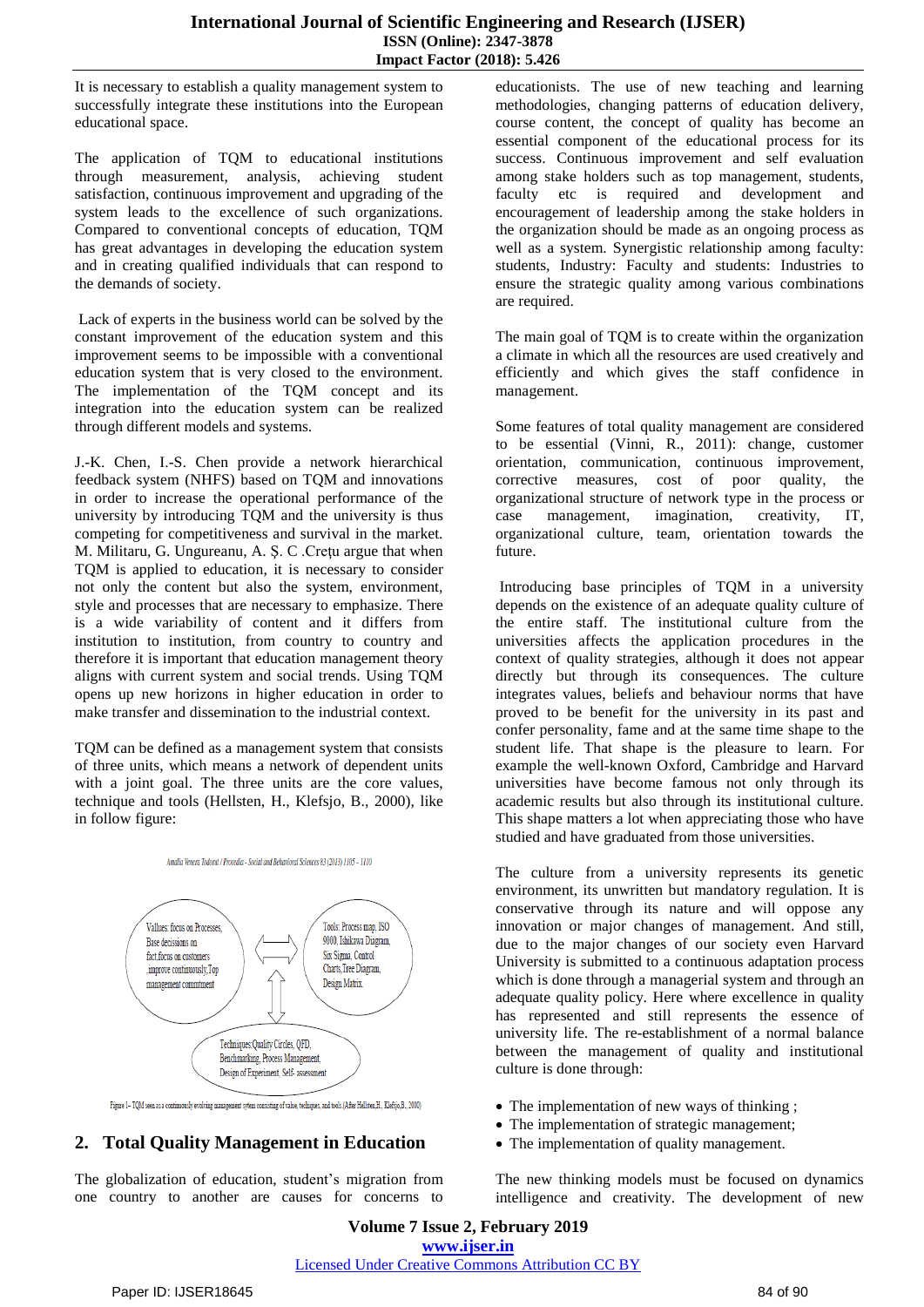thinking models leads to the acceptance of changes as normal and natural phenomena of permanent adaptation to the social and economic environment. Intelligence allows obtaining some more preferment solutions and therefore the creativity leads to new things. Using such models of thinking the knowledge can be assessed more and thus the models of behaviour allow the evolution of the values into an incentive and competitive climate. By implementing the strategic management activation of the university and a protection of the developing needs on a period from 3 to 5 years are produced. The mission of the universities is obvious, the fundamental objectives over which all its energies should be concentrated. The third direction is the implementing of quality management which has the role to arrange the specific activities of the university and to concentrate on the students requests who are clients. Applying the three ways of change an institutional culture will take place, meaning the passing from a culture based on mediocrity and bureaucracy to a culture which aims the excellence and the performance.(Hanson, J., 2003)

The following Figure shows the schooling process in which the students enter school as an input and go through a teaching process performed by teachers (Stigler and Hiebert 2009). The students have to sit for an examination (QC) before they enter the next level.



**Figure 1:** A simple model for schooling process (Crawford and Shutler 1999)

However, those students who cannot pass the examination may either join the workforce as unskilled workers without any academic credentials, or re-sit the subjects they have failed (Ware and Vika 2009). This world-wide examination system is not effective because it allows the failing students to join the workforce and this is a waste of money and time already used in their education (Wolk 2011). Furthermore, it forces the students to re-sit their examinations. This also consumes even more money and time. Consequently, the overall costs of studying at an institution will go up, making it less competitive in the education market. In such a situation, the supporters of the Deming (1986) model believe that over-emphasis on final examinations bears some additional disadvantages which are as follows:

- It takes a great amount of time to examine every student on every single item they have studied and it also reduces the number of teaching periods. Moreover, since there is not sufficient time to examine each student carefully, the examination process may be unreliable.
- The time that the teachers spend on setting and marking the papers may not play any direct role in student learning.

In Deming's view, schools do not require to depend on examinations to guarantee quality. If the quality of the teaching system is sufficiently taken into consideration, it will not be necessary to examine every student on every single item they have studied. In this way, the examinations may just represent a sample of the students in depth; hence, time and effort are saved and more accurate results are obtained. Therefore, examinations will turn into a diagnostic tool to assure the quality of the system rather than the quality of every single student. Finally, the teacher can now allocate more time to teaching the students who will be able to cover more material earlier and at lower tuition fees. Schools, hereby, can make even better competition in the education market (Wolk 2011). However, the followers of the Crosby (1995) model support the TQM in education and offer the following strategies:

- 1.Emphasize the quality of the teaching system rather than the results of the examinations.
- 2. As the name "total" implies, pay attention to all the constituents of the system.
- 3.Look for the factors affecting the exam failures and try to eliminate them at source.

Following the above teaching strategies can produce students who can pass their examinations. Hence, the number of failures will be down which means that less time and money will be wasted. Instead, the saved money can make the schools better compete in the education market.

Deming also pointed out in educational standard there is nothing absolute. So, it is not enough for schools only to reach "zero defects", i.e. no examination failures, just by competing successfully in the education market. Without regular progress in the curriculum itself, students' educational needs cannot be fulfilled. The modifications to the curriculum should not be restricted to boosting the technical content, but there should be a dramatic move towards creative thinking and skills as well as independent learning.

Organization of remaining papers is as below: section 2 details significant implications for the application of TQM in education. As study is based on literature review so it contains detailed review. Section 3 concludes review.

# **3. Need for Quality Management in Higher / Technical Education**

Higher education cannot function properly unless there is high quality in the standard of teaching, materials available, teaching methods and proper evaluation of students in the program. The assessment of quality teaching is an ongoing, multi-dimensional process which should be based on process and product.

Successful implementation of any education program and the effectiveness in achievement of set goals depend very much on adequate materials and resources available. Input on individuals and institutions of learning can determine to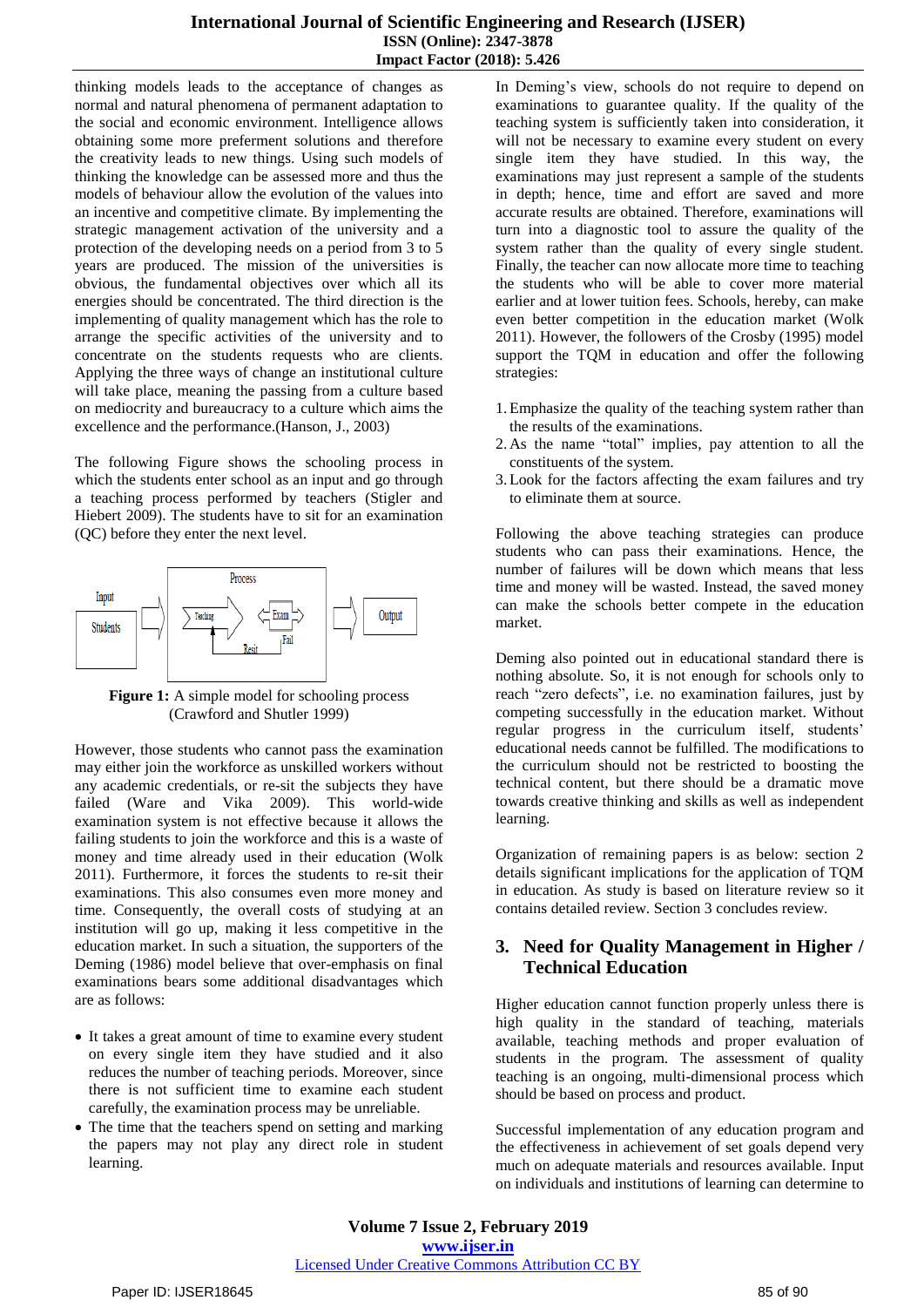a large extent the realization of the philosophy of higher education.

Quality can be described as standards of something as compared to other things that is the degree of excellence. High quality teaching/instruction can be regarded as the goodness or effectiveness in teaching/instruction which can result in student learning and satisfaction. Quality teaching and learning in higher education, therefore, ensures that students acquire the knowledge, skills and competencies that are appropriate for their area of responsibility.

There is the need to have teaching standards and develop challenging examinations to document and recognize accomplished teaching. Quality assurance is an essential tool required to ensure efficient higher educational programs in our institutions for the achievement of manpower development and skill acquisition in our societies.

TQM implementation in education has been useful both on administrative as well as academic side. Wild, (1995) has reported that the implementation of TQM at the institution has resulted in debugged administration, motivated staff to take responsibility for innovation, sharing of ideas regarding teaching, mutual problem solving approach, customer focused course contents, increased student's enrolment and marked overall performance improvement.

TQM is a statistical process control (Mahesh and Prabhuswamy 2010). It was originally developed by Edwards Deming after World War II to improve the quality of products and it was first introduced to the Japanese industrial leaders (Svensson and Klefsjo 2006). Americans did not use TQM seriously until 1950 when the Japanese renewed their business activities and industry after the war.

Although TQM was first designed for the industry and was not appropriate for education, many educators maintained that the TQM could also be applied to education especially for bringing educational reforms (Dheeraj 2004) and reducing waste school resources and increasing productivity (Cunningham 2007). There are some TQM theorists such as Deming, Crosby, Juran, Oakland and Ishikawa that developed TQM and set up the principles of TQM (Liang 2010).

## **4. Significant Implications for the Application of TQM in Education**

The teachers who attempt to apply the Deming model believe that examinations are not an end, but a means to an end. They mostly pay attention to constantly promoting the methods of instruction; they maintain that in this way more efficient curriculum results can be obtained. In fact, the supporters of the Crosby model concentrate on getting better grades, whereas the supporters of the Deming model emphasize the improvement of the curriculum (Crawford and Shutler 1999).

On the contrary, the teachers who like to apply the Crosby model modify the process of teaching and learning in order to stop examination failures. To do so, they strongly emphasize getting better results in the examination. When all the students passes the examination at their first attempt, the teacher achieves "zero defects" However, there is a problem which lies in the fact that the entire content of the syllabus and its presentation become subordinate to the purpose of achieving the desired results in examinations.

According to Ronald Barnett (1992) there are four predominant concepts of higher education.

- 1) Higher education as the production of qualified human resources
- 2) Higher education as training for a research career
- 3) Higher education as the efficient management of teaching profession
- 4) Higher education as a matter of extending life chances

## **5. Higher education in the Society**

Higher education is generally understood to cover teaching, research and extension. Scientific and technological advancement and economic growth of a country are as dependent on higher education as they are on the working class. Higher education also provides opportunities for lifelong learning, allowing people to upgrade their knowledge and skills from time to time based on societal needs. The Kothari Commission (1966) listed the following roles of the universities (Higher education institutions in the modern society)

- 1. To seek and cultivate new knowledge, to engage vigorously and fearlessly in the pursuit of truth, and to interpret old knowledge and beliefs in the light of new deeds and discoveries;
- 2. To provide the right kind of leadership in all walks of life, to identify gifted youth and help them develop their potential full by cultivating physical fitness, developing the powers of the mind and cultivating right interests, attitudes and moral and intellectual values;
- 3. To provide the society with competent men and women trained in agriculture, arts, medicine, science and technology and various other professions, who will also be cultivated individuals, imbibed with a sense of social purpose;
- 4. To strive to promote quality and social justice, and to reduce social cultural differences through diffusion of education; and
- 5. To foster in the teachers and students and through them in the society generally, the attitudes and values needed for developing the "good life" in individuals and society (GOI, 1966, p. 497-8)

# **6. Why Higher Education Institutions should worry about Quality?**

As teachers, principals, heads of the department and policy makers in education we should worry about quality of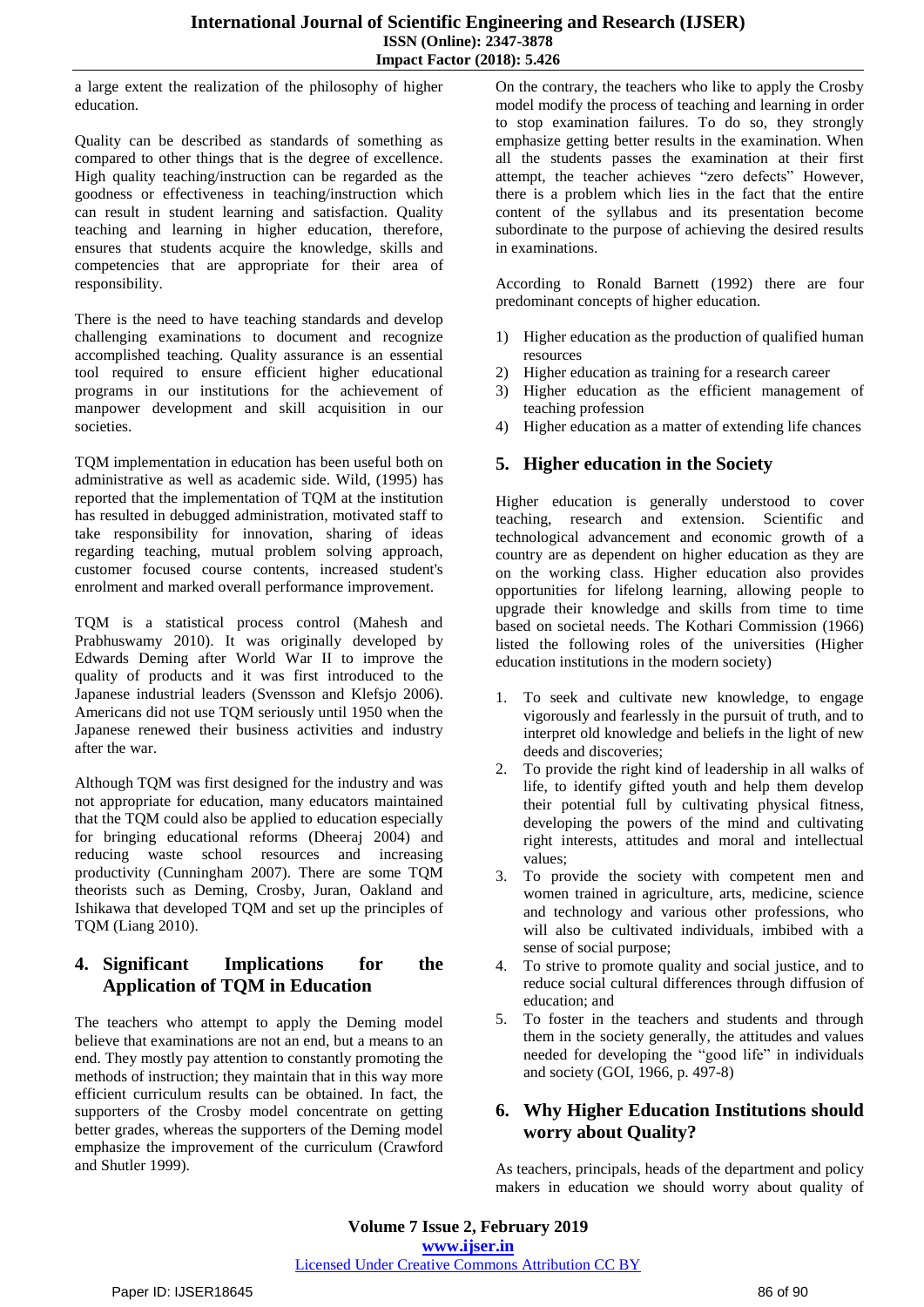#### **International Journal of Scientific Engineering and Research (IJSER) ISSN (Online): 2347-3878 Impact Factor (2018): 5.426**

teaching, programmes, and institution because of the reasons;

- 1) **Competition:** We are entering a new regime, where competition among educational institutions for students and funds will be highly significant. With globalization and GATS (Global Agreement on Trade in Services), the educational environment will be seized by increased competition. In order to survive in such situation, educational institutions need to worry about their quality
- 2) **Customer satisfaction**: Students, parents or sponsoring agencies as customers of the educational institutions are now highly conscious of their rights or getting value for their money and time spent. They are now demanding good quality teaching and receiving employable skill set and thus we should constantly worry about the relevance of our courses and programmes to the needs of the market.
- 3) **Maintaining standards**: As educational institutions, we should always concern about setting our own standard and maintaining it continuously year after year. In order to maintain the standard, we should continuously make efforts to improve quality of educational facilities
- 4) **Accountability**: Every institution is accountable to its own stake holder in terms of the funds (public or private) used on it. Concern for quality will ensure accountability of funds utilized and inform the stake holders about taking appropriate decisions. Thus quality can be considered as a monitoring mechanism.
- 5) **Improve employee morale and motivation**: Concern for quality as an institution will improve the morale and motivation of the staff in performing their duties and responsibilities. If quality system is in place, the internal process would be systematic making every department complementing each other's service domain and helping in developing internal customer satisfaction leading to high morale and motivation.
- 6) **Credibility, prestige and status**: If institutions are concerned about quality, continuously and not once in a while. It will bring credibility to institutions and individuals because of consistency leading to practice, status and brand value.
- 7) **Image and visibility**: Quality institutions have the capacity to attract better stake holder support, like getting merit students from far and near, increased donation / grants from funding agencies and higher employer interest for easy placement of graduates.

**TQM** begins with the knowledge provided by gurus of quality: Shewhart, Deming, Juran, Feigenbaum, Ishikawa, Crosby and Taguchi. The following figure shows the framework for the **TQM** systems.



Source: Besterfield, D., C. Besterfield-Michna, G.H. Besterfield., and

Besterfield-Sacre, M., 1999. Total Quality Management. New Jersey: Prentice Hall.

TQM has been adopted as a management paradigm by many organizations worldwide. Quality movement in across the word start with quality improvement project at manufacturing companies. But later it spread to other service institution including banking, insurance, non profit organizations, healthcare, government and educational institutions.TQM models based on teaching of quality gurus, generally involve a number of principles such as teamwork, top management leadership, customer focus, employee involvement, continuous improvement tool, training, etc, (Murad, A., Rajesh, K, 2010) Total quality management means the management of all the elements of an organization processes, practices, systems, methodologies and of all those who are involved or damage in any way the quality of product or service. (Stanciu, I, 2003)

Total quality management is a philosophy that was started in 1951 and was designated after W. Edwards Deming; the Deming Prize has long been known as an indicator of excellence in business (Walton, 1986). Depending on Sagar, (2007) the essential objective of total quality management is to culminate (if not advancement) customer satisfaction by continuous amelioration, which is achieved by systematic process for problem solving, breakthrough realization and livelihood of good results (standardization). Izadi et al., (1996) showed that increased price to producers, customers, and countries due to poor quality have promoted renewed estimate of the quality confirmation function. They further stated that educational program such as vocational and technical education can be improved by implementing the quality criteria. In corroboration to this position, Sagar added that with little modifications, the total quality management principles which can be applied to education.

The present growth of economic growth can be substantially increased if India becomes super power in knowledge sector. A conceptual TQM model for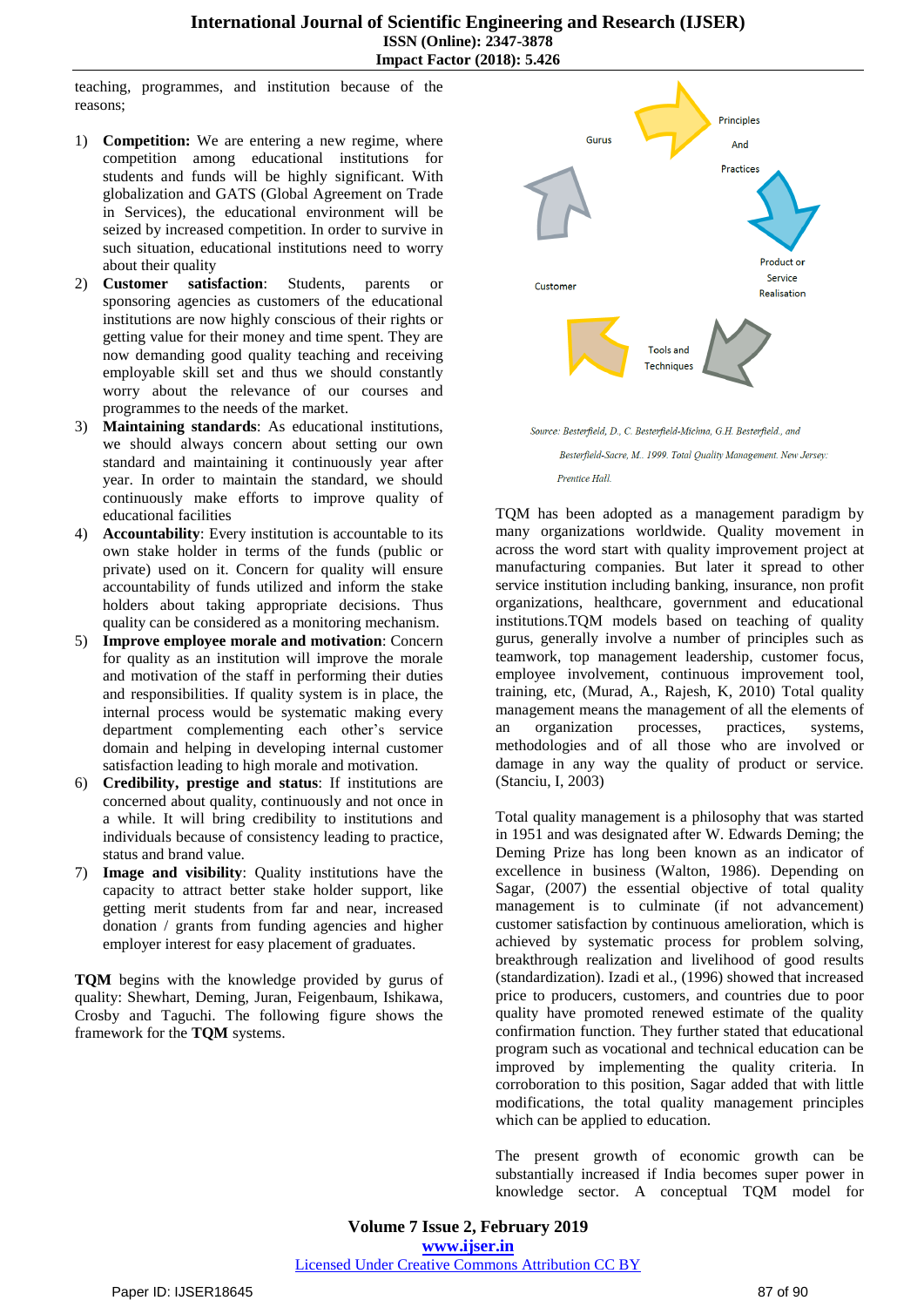excellence is Higher Education Institutes is based on the following five variables which lead to student satisfaction is proposed.

- 1.Commitment of top management: Top management, through their supervision of all processes, should ensure that everybody is committed to achieving quality
- 2.Course delivery: Expert knowledge must be matched with expert skill to transmit that knowledge – the fervor to acquire knowledge must be matched with fervor to transmit it.
- 3.Campus facilities: Utmost attention is to be shown in providing excellent infrastructure and physical facilities in the campus for student learning, co-curricular and extracurricular activities.
- 4.Courtesy: An emotive and positive attitude towards students will lead to congenial learning environment.
- 5.Customer feedback and improvement: Constant feedback from the students leading to continuous improvement in the process is the key to achieving excellence.

The technical education and vocational training sector in the developing countries, especially the modern developing countries, faces many challenges. The most notable challenge is the acute shortage of well qualified human resources to lead and manage this vital sector, which forms the cornerstone of the foundation of the development process. Such shortage leads to the inability of the sector to help in graduating technical and professional cadres with the specifications and quality required by the development plans of many of these countries or to perform various professions needed by the labour market and the various institutions of society. Despite the significant fiscal spending allocated by the governments and unlike what has been achieved by other educational institutions of the relative success in regard to securing the needs of their countries of functional cadres, the technical education and vocational training sector in developing countries are still unable to meet the desired requirement (Bartel and Lichtenberg, 1987).

In the past, little try were made to improve the quality of management in higher education, and aims were scarcely identified (Kerr, 1991). Recently, there is so much concern among managers of vocational and technical education over the need for accountability, high cost of running the program in the face of dwindling economy, shortage of qualified personnel, decreased revenue allocation to education, high rate of unemployment amongst graduates, and the need to embankment the blank between aims and employment necessarily in the country. Similarly, Ojo, (2008) supported that it has become highly needful that vocational and technical education administrators heading themselves to those management performance that would lead to improvement of activities, thereby leading to academic excellence in the program. Okunamiri, (2002) had the view that the situation tends to explain the current trend of using various management techniques and the adoption of various planning design and models such as total quality management which before were the monopoly of the business industries in vocational and technical education planning and administration.

## **7. Conclusion**

The implementation of TQM in student education results in optimization of all processes, both in the teaching and in the management and support processes. The application of effective management for work procedures allows for solving a number of problems: developing academic programs for reasonable and competitive compensation in the education market; the ability to meet student needs, the ability to attract more applicants, the development and implementation of innovative information technology for education and document management optimization for planning and lecturing. Continuous improvement of the process based on student needs leads to improvement of the educational system as a whole. TQM tools allow predicting opportunities in the future and finding adequate solutions to overcome the current problems.

The strategic outcomes of the TQM concept also include supporting academic programs with all types of resources, increasing student academic performance, and quality of education as a whole. In this way, TQM principles implemented in education are effective instruments of long-term strategic management and should be applied in order to obtain the appropriate competitive outcomes. Based on the analytical literature review of the implementation of the overall quality management (TQM) in educational institutions, we can confirm the existence of a positive link between the application of the principles of overall quality management (TQM) to the promotion of the higher education system at national level as well as the improvement of the quality of overall education, thereby confirming the research hypothesis as well work. Institutional activities based on the TQM system provide all the necessary conditions to meet the needs of students in education and other closely related activities. If the educational system experiences failure and produces a cadre of unsatisfactory quality, it would mean tracing all the resources of a society.

Total Quality Management has qualifications that will significantly contribute to global competitiveness. In order for TQM to be successfully implemented in educational institutions, all knowledge carriers and management members are the first to be educated in this area and most importantly, they must have a strong motivation to apply that knowledge.

The notion of Total Quality Management (TQM) developed by Deming is a management philosophy that is now attracting growing attention among educational practitioners and theorists. However, various interpretations of TQM may result in extremely different educational outcomes and processes. The successful application of either by adapting to the Deming model of TQM or Crosby model of TQM in schools probably rests upon certain criteria relevant to the intention or the learning outcomes of the curriculum, regardless of the chosen model, TQM in the education sector should first and foremost fulfil the principles of TQM. It most also relates to the teacher's training programs.

**Volume 7 Issue 2, February 2019 www.ijser.in** Licensed Under Creative Commons Attribution CC BY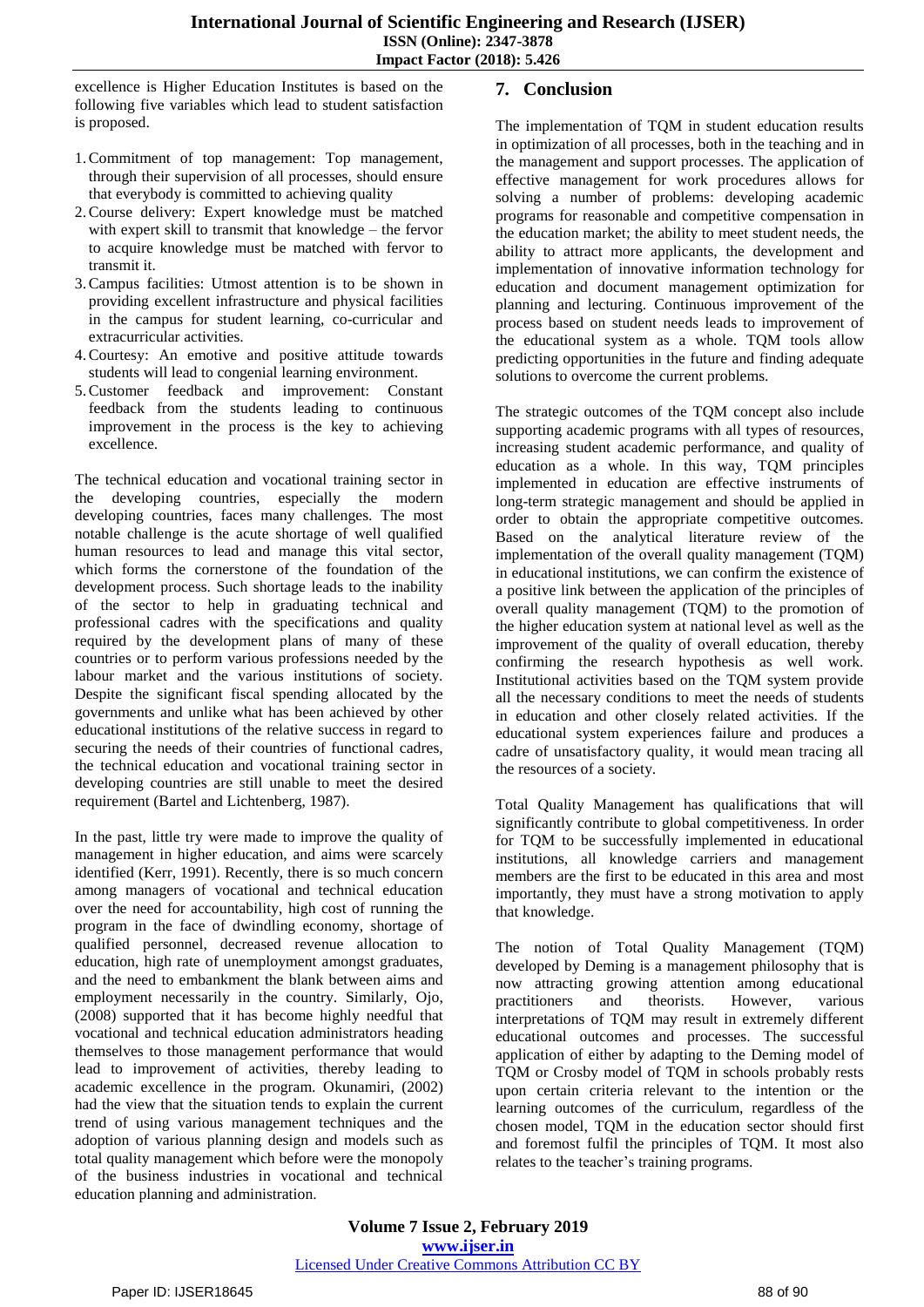Taking it for granted, achieving the principles of total quality management does not come suddenly, but takes time and more effort. It also requires the full commitment of all members of the institution. The total quality management does not mean quick remedies and changes that can be easily done in the organization on a day, but the process takes a long time. The higher Education system needs to be strengthened which will be capable of honing the system to attain all-round, multifaceted personality; to acquire leadership qualities, to sharpen communication and interpersonal skills, to acquire knowledge of the latest trends in technology, to have exposure to industrial climate and to gain confidence to face changes in the highly competitive and ever changing world.

#### **References**

- [1] Barnet. R, (1992), Improving higher education: Total quality care, Buckingham,
- [2] SRHE&OU
- [3] Bartel, Ann and Lichtenberg, Frank (1987). "The Comparative Advantage of Educated Workers in Implementing New Technology". The Review of Economics and Statistics. Vol. 69, No.1. PP. 1-11.
- [4] Besterfield, D., C. Besterfield-Michna, G.H. Besterfield, Urdhwareshe, H,
- [5] Urdhwareshe, R. and M. Besterfield-Sacre. (2011). loc. cit.
- [6] Crawford, Lachlan E., and Paul Shutler. 1999. Total Quality Management in Education: Problems and Issues for the Classroom Teacher. The International Journal of Educational Management 13 (2):67-72.
- [7] Crosby, B. P. 1995. Quality without tears: The Art of Hassle-free Management. New York: McGraw-Hill Professional.
- [8] Crosby, Ph., B., (1979), Quality is free, MC.Grow Hill, New York, pp78-90
- [9] Cunningham, Melinda K. 2007. Educator Attitudes towards the Appropriateness of Total Quality Management: A Survey of Elementary and middle School Administrators and Faculty, Capella University.
- [10]Deming, Edwards. 1986. Out of the Crisis: Quality, Productivity and Competitive Position. Cambridge: Cambridge University Press.
- [11]Dheeraj, Mehrotra. 2004. Applying Total Quality Management in Academics, Quality Guide to the Nonformal and Informal learning Processes. SEEQUEL.
- [12]GOI. (1966). Education and National Development (Report of the Education Commission 1964- 66), vol-3, p.497-8, New Delhi: NCERT.
- [13]Hanson, J., (2003), Total Quality Management-Aspects of Implementation and Performance, Lulea University of Technology, Department of Business Administration and Social Science, pp. 197-201
- [14] Hellsten, H., Klefsjo, B., (2000) TQM as management system consisting of values, techniques, and tools, The TQM Magazine, vol, 12, No.4, pp.238-244
- [15]Izadi, M.; Kashef, A.E.; Stadt, R.W. (1996). Quality in Higher Education: Lessons Learned from the Baldrige Award, Deming Prize and ISO 9000 Registration. Journal of Industrial Teacher Education.

33 (2). http://scholar.lib.vt.edu /e journals /JITE /v 33n2 /izadi.html-Retrieved 1/9/10.

- [16] J. K. Chen, I. S. Chen, "A network hierarchical feedback system for Taiwanese universities based on the integration of total quality management and innovation, "Applied Soft Computing, vol. 12(8), pp. 2394–2408, 2012.
- [17]Kerr, C. (1991). The Great Transformation in Higher Education 1960-1980. New York: State University of New York.
- [18] Liang, Kairong. 2010. Aspects of Quality Tools on Total Quality Management. Modern Applied Science 4 (9):P66. Mahesh, BP, and MS Prabhuswamy. 2010. Process variability reduction through statistical process control for quality improvement. International Journal for Quality Research 4 (3):193-203.
- [19]Mahesh, BP, and MS Prabhuswamy. 2010. Process variability reduction through statistical process control for quality improvement. International Journal for Quality Research 4 (3):193-203.
- [20]M. Militaru, G. Ungureanu, A. Ş. C .Creţu, "The Prospects of Implementing the Principles of Total Quality Management (TQM) in Education, " Procedia - Social and Behavioral Sciences, vol. 93, pp. 1138– 1141, 2013.
- [21]Murad, A., Rajesh, K., (2010), Implementation of total Quality Management in Higher Education, Asian Journal of Business Management, No2(1), pp9-16
- [22]Ojo, B.J. (2008). Total Quality Management. Culture and Productivity Improvement in Ethiopia Higher Institutions. Online Journal of Academic Leadership.  $6(3)$
- [23] [http://www.academicleadership.org/emprical\\_research](http://www.academicleadership.org/emprical_research/459) [/459.](http://www.academicleadership.org/emprical_research/459)
- [24]Okunamiri, P.O. (2002). Management Techniques in Education. International journal of education planning and administration. 1(2). PP: 17 - 42.
- [25]Sagar, C.V. (2007). Total Quality Management in Pharmacy Education Potential. Pharmaceutical Information. Online journal of pharmacy. www.pharmainfo.ne/ reviews/total-quality management pharmacy education potentials.
- [26]Stanciu, I., (2003), Total quality management, Editura Cartea Universitara, Bucharest,, pp 301-324.
- [27]Stigler, J.W., and J. Hiebert. 2009. The Teaching Gap: Best Ideas from the World's Teachers for Improving Education in the Classroom: Free Press.
- [28]Svensson, Magnus, and Bengt Klefsjo. 2006. TQMbased Self-assessment in the Education Sector, Experiences from a Swedish Upper Secondary School Project. Quality Assurance in Education 14 (4):299- 323.
- [29]Vinni, R., Total Quality Management and paradigms of public administration, International Public Review, Vol. 8, Issue 1, pp.15-23.http: //www-sre. wuwien.ac.at /ersa/ersaconfs/ersa04/ PDF/347.pdf, accessing October 19th, 2011.
- [30]Walton, M. (1986). The Deming Management Method. New York: Putnum
- [31]Ware, James, and Torstein Vika. 2009. Quality Assurance of Item Writing: During the Introduction of Multiple Choice Questions in Medicine for High